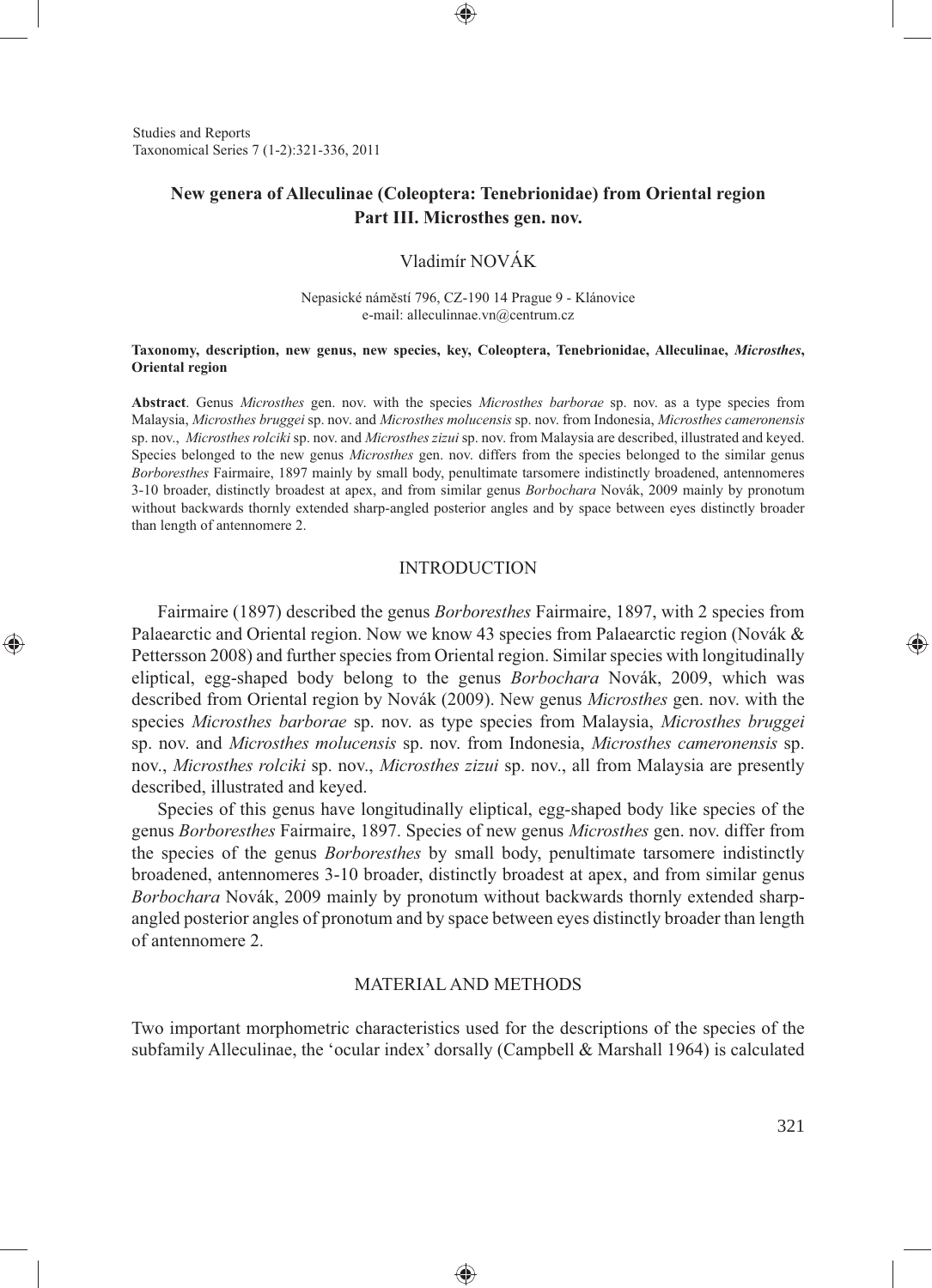by measuring the minimum distance between the eyes and dividing this value by the maximum dorsal width across eyes, the quotient resulting from this division is converted into an index by multiplying by 100 and 'pronotal index' (Campbell 1965) expresses the ratio of the length of the pronotum along the midline to the width at the basal angles, this ratio is multiplied by 100 for convenience in handling, are used in this paper as well.

⊕

The following codens are used in the paper:

DHBC private collection of David Hauck, Brno, Czech Republic;

NMEG collection of Naturkundes Museum Erfurt, Germany,

PVKC private collection of Petr Viktora, Kutná Hora, Czech Republic,

UNAN collection of Universiteit van Amsterdam, Amsterdam, The Neederland,

VNPC private collection of Vladimír Novák, Praha, Czech Republic.

Measurements were made with Olympus SZ 40 stereoscopic microscope with continuous magnifi cation and with soft imaging system Analysis*.* Measurements of body parts and corresponding abbreviations used in text are as follows:

- AL total antennae length<br>BL maximum body lengt
- maximum body length
- EL maximum elytral length
- EW maximum elytral width
- HL maximum length of head (visible part)
- HW maximum width of head
- OI ocular index dorsally
- PI pronotal index dorsally
- PL maximum pronotal length
- PW pronotal width at base

RLA ratios of relative lengths of antennomeres 1-11 from base to apex  $(3=1.00)$ 

RL/WA ratios of length / maximum width of antennomeres 1-11 from base to apex

RLT ratios of relative lengths of tarsomeres 1-5 respectively 1-4 from base to apex  $(1=1.00)$ 

⊕

Moreover, a double slash  $\frac{1}{\sqrt{2}}$  separates data on different labels and a slash  $\frac{1}{\sqrt{2}}$  data in different rows.

#### TAXONOMY

#### *Microsthes* gen. nov.

**Type species**. *Microsthes barborae* sp. nov.

**Description**. General shape (Fig. 1) longitudinally eliptical, egg-shaped, Borboresthes-like. Upper part of body with setation and shiny. Head (Fig. 2) relatively small, with punctation and microgranulation, distinctly narrower than pronotum. Eyes large, transverse, strongly excised, space between eyes narrow, approximately as broad as diameter of eye. Antennae with microgranulation and dense setation, relatively long, distinctly exceeding half of the body length. Antennomere 2 shortest, antennomere 3 distinctly shorter than each of antennomeres 4-11. Antennomeres 3-10 narrow, distinctly broadest at apex. Maxillary palpus

◈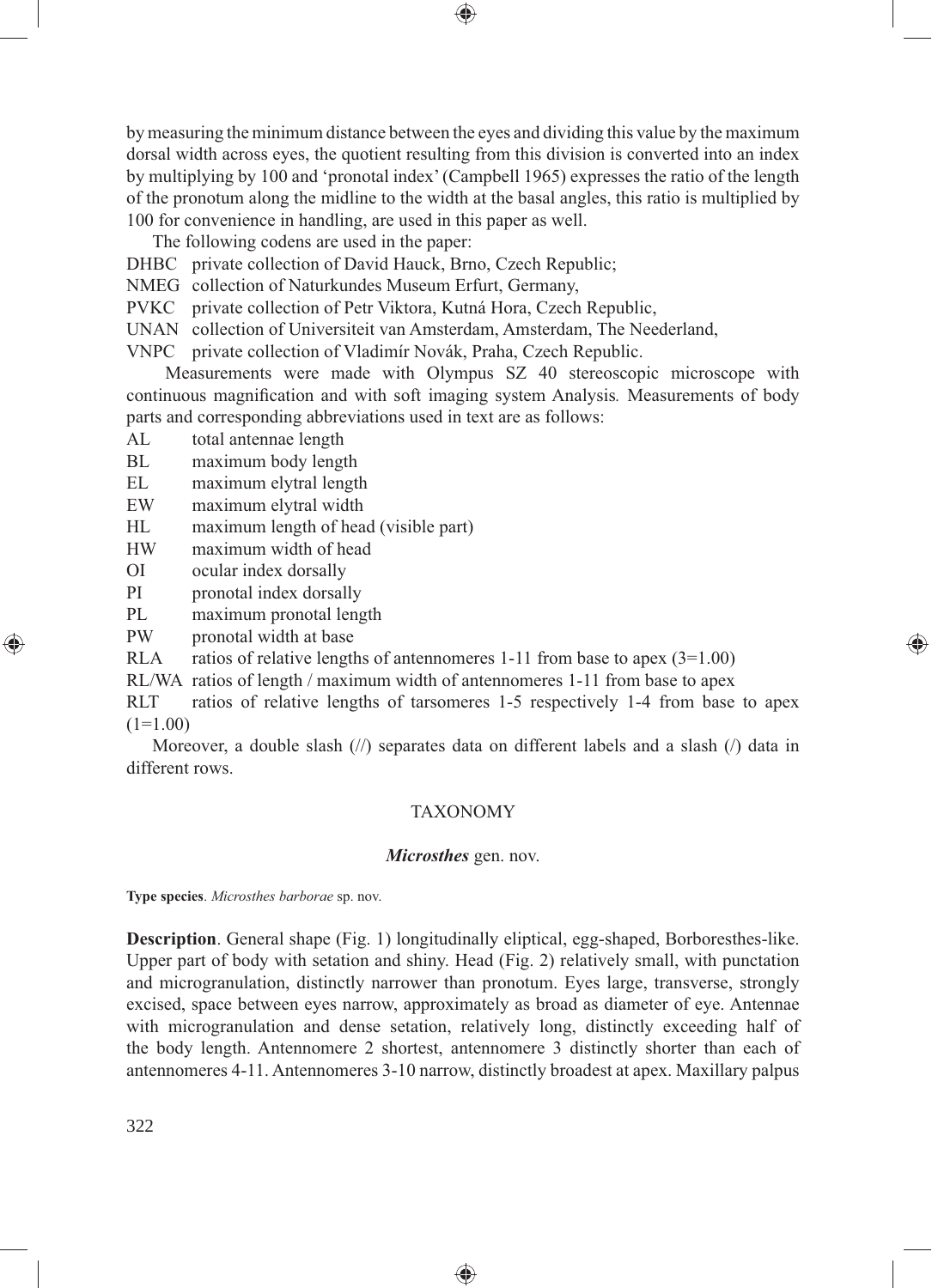with palpomeres 2-4 narrowest at base, broadest at apex, penultimate palpomere shorter than palpomere 2 or broadly triangular ultimate palpomere. Pronotum (Fig. 2) approximately as broad as base of elytra wide, transverse, semicircular, broadest at base. Posterior angles distinct, anterior angles indistinct, base bisinuate. Lateral margins distinct throughout their entire length. Surface densely punctate with microgranulation and dense setation, slightly shiny. Elytra elongate-oval, long and relatively narrow with dense setation. Elytral striae with rows of relatively large punctures. Elytral intervals distinctly vaulted, with small punctures and microgranulation. Elytral epipleura well-developed, basal half with two rows of deep and coarse, large punctures. Scutellum triangular. Ventral side of body brown or reddish-brown with punctation, abdomen five-segmented with pale brown setation and microgranulation. Legs longer, narrow, with dense setation, tibiae narrower than femora, normal without teeth, impressions and depressions, finely dilated anteriorly. Tarsomeres very narrow, distinctly narrower than tibiae, penultimate tarsomere distinctly lobed and very finely broadened. Male genitalia (Figs 3, 4) large with very long basal piece and very short apical piece. Female. Without distinct differences, only anterior claws with less teeth than in male.

⊕

**Differential diagnoses.** *Microsthes* gen. nov. is similar to the genera *Borboresthes* Fairmaire, 1897 and *Borbochara* Novák, 2009. Species of *Microsthes* gen. nov. differ from species of the genus *Borboresthes* mainly by small body, penultimate tarsomere indistinctly broadened and antennomeres 3-10 broader and distinctly broadest at apex, while species of the genus *Borboresthes* almost larger, with distinctly broadened penultimate tarsomere (almost distinctly broadened also tarsomere 3) and antennomere 3-10 very narrow. Species of *Microsthes* gen. nov. differ from species of the genus *Borbochara* Novák, 2009 mainly by posterior angles of pronotum normal and space between eyes distinctly broader than length of antennomere 2, while species of the genus *Borbochara* Novák, 2009 with posterior angles of pronotum distinctly thornly extended backwards and space between eyes very narrow, distinctly narrower or as long as length of antennomere 2.

**Etymology.** The compound name formed by greek "micro" marking something very small and the ending - *sthes* marking similarity to the genus *Borboresthes* Fairmaire, 1897. Gender: masculine.

**Distribution**. Indonesia, Malaysia*.* 

⊕

## KEY TO THE SPECIES

| 1(2) |                                                                                                                                                                                                                  |
|------|------------------------------------------------------------------------------------------------------------------------------------------------------------------------------------------------------------------|
| 2(1) |                                                                                                                                                                                                                  |
| 3(4) | Body dark brown, antennae longer, antennomere 11 distinctly longest, more than 1.5 times longer than<br>antennomere 3 long and more than 3.5 times longer than wide. Habitus as in Fig. 13; head and pronotum as |
|      |                                                                                                                                                                                                                  |
|      |                                                                                                                                                                                                                  |
| 4(3) | Body brown, antennae shorter, antennomere 11 not distinctly longest, more than 1.3 times longer than                                                                                                             |
|      | antennomere 3 long and 2.3 times longer than wide. Habitus as in Fig. 9; head and pronotum as in Fig. 10;                                                                                                        |
|      |                                                                                                                                                                                                                  |
| 5(6) | Elytra without spot in middle. Apical third of elytra pale reddish-brown, basal part dark blackish-brown.                                                                                                        |
|      |                                                                                                                                                                                                                  |
|      |                                                                                                                                                                                                                  |
|      |                                                                                                                                                                                                                  |

♠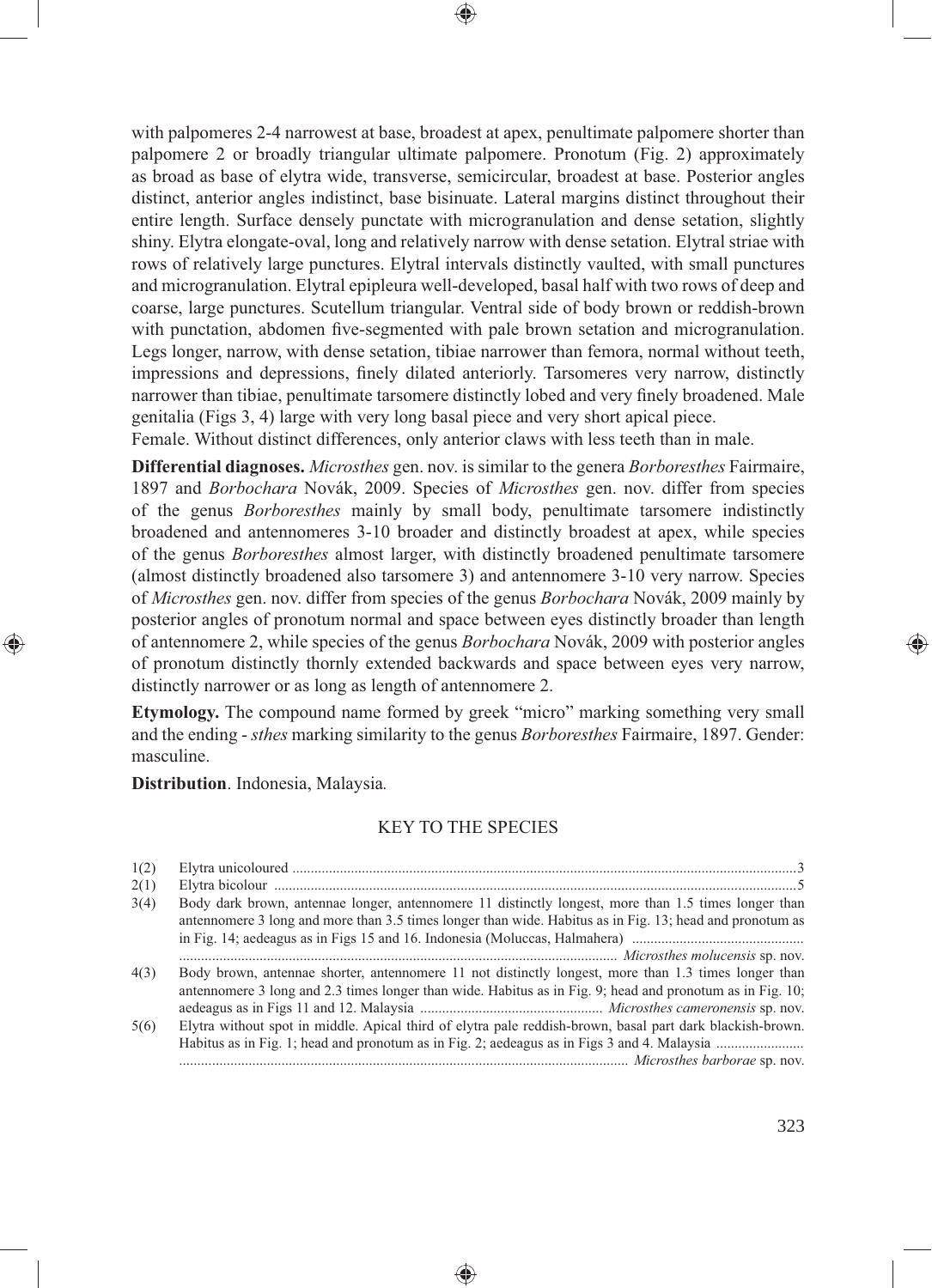| 6(5)  |                                                                                                                                                                                                                |
|-------|----------------------------------------------------------------------------------------------------------------------------------------------------------------------------------------------------------------|
| 7(8)  | Spot in the middle of elytra distinct, drop-shaped, pronotum shorter (PI near 50). Habitus as in Fig. 21; head<br>and pronotum as in Fig. 22; aedeagus as in Figs 23, 24. Malaysia.  Microsthes zizui sp. nov. |
| 8(7)  |                                                                                                                                                                                                                |
| 9(10) | Spot broader, up to fourth elytral interspace, body broader (BL/EW near 2.5), space between eyes                                                                                                               |
|       | approximately as long as length of antennomere 3. Habitus as in Fig. 5; head and pronotum as in Fig. 6;                                                                                                        |
|       |                                                                                                                                                                                                                |
| 10(9) | Spot narrower, up to third elytral interspace, body narrower (BL/EW near 2.7), space between eyes distinctly                                                                                                   |
|       | narrower than length of antennomere 3. Habitus as in Fig. 17; head and pronotum as in Fig. 18; aedeagus as                                                                                                     |
|       |                                                                                                                                                                                                                |
|       |                                                                                                                                                                                                                |

## *Microsthes barborae* sp. nov. (Figs 1-4)

### **Type locality.** Malaysia, Kelantan, Tanah Rata.

**Type material.** Holotype (♂): MALAYSIA W Kelantan, / 60 km N of Tanah Rata / TANAH KERAJAAN, / 12.- 30.iv.2007, 1000 m / Petr Čechovský lgt., (VNPC). Paratypes (2 spec.): same data as holotype, (VNPC); (3 spec.): MALAYSIA., KELANTAN / road between Kampong Raja / and Gua Musang,1400-1700 m, / (Ladang Pandrak), 1.-28. / iv.2006; 4°63-88´N; 101°45-95´E, / Čechovský Petr lgt., (VNPC); (2 spec.): MALAYSIA West, PAHANG / Cameron Highlands, / TANAH RATA, 3.-19.ii.2005 / P. Čechovský lgt. 1200-1500 m, (VNPC). The types are provided with a printed red label: "Microsthes barborae sp. nov. HOLOTYPUS [resp. PARATYPUS] V. Novák det. 2010".

**Description of holotype.** Habitus as in Fig. 1, body small, longitudinally eliptical, eggshaped, bicolour, pale reddish-brown and dark blackish-brown, slightly shiny, with pale brown setation, body length 3.53 mm. Widest near middle of elytra length; BL/EW 2.70.

♠



Head (Fig. 2). Reddish-brown, with sparse, pale brown setation and microgranulation, slightly shiny. Punctation not clearly conspicuous, punctures small-sized and very shallow. HW 0.65 mm; HW/PW 0.59. HL (visible part)

⊕



Figs 1-4: *Microsthes barborae* sp. nov.: 1- Habitus of male holotype; 2- Head and pronotum of male holotype; 3- Aedeagus, dorsal view; 4- Aedeagus, lateral view.

◈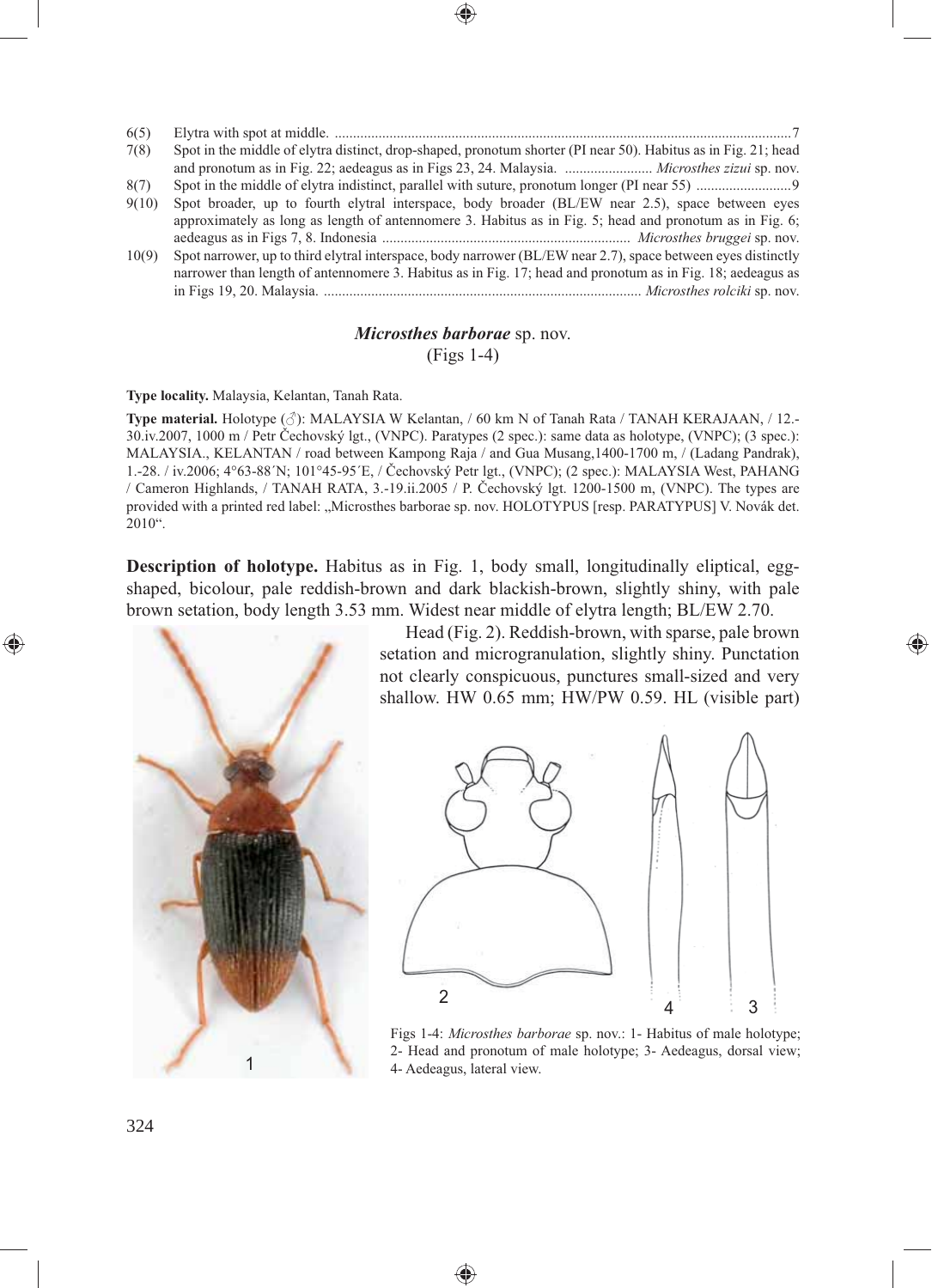0.57 mm. Eyes dark, large, transverse, deeply excised, space between eyes approximately as broad as antennomere 4 long; OI equal to 35.60.

⊕

Antennae. Long, relatively narrow; unicoloured pale brown with microgranulation and relatively long pale brown setation, slightly shiny; AL 1.92 mm, AL/BL 0.54. Antennomere 2 shortest, antennomere 3 distinctly longer than antennomere 2; antennomere 4 distinctly longer than antennomere 3. RLA (1-11): 0.94 : 0.67 : 1.00 : 1.52 : 1.33 : 1.41 : 1.47 : 1.56 : 1.45 : 1.39 : 1.59. RL/WA (1-11): 1.88 : 1.57 : 2.45 : 3.13 : 3.14 : 2.91 : 2.85 : 2.86 : 2.40 :  $2.42 : 2.76.$ 

Maxillary palpus. Pale brown with sparse and short, pale brown setation and a few long pale brown setae. Palpomeres 2-4 distinctly narrowest at base and broadest at apex, with microgranulation, slightly shiny. Ultimate palpomere broadly triangular.

Pronotum (Fig. 2). Unicoloured reddish-brown, transverse, broader than semicircular, rather dull, with fine microgranulation and punctation. Punctures small-sized, not clearly conspicuous. PL 0.60 mm; PW 1.11 mm. PI equal to 54.43. Border lines complete, only in middle of anterior margin and base indistinct. Base bisinuate, on ante scutellar area straight. Posterior angles finely obtuse, anterior angles indistinct. Surface with relatively sparse pale brown setation, directed backwards.

Ventral side of body. Reddish-brown, with pale brown setation. Abdomen reddish-brown with pale brown setation and microgranulation, slightly shiny.

Elytron. Bicolour, covered by dense and long pale brown setation; posterior two thirds dark blackish-brown, anterior one third reddish-brown. EL 2.36 mm. Broadest near middle of elytra, EW 1.31 mm. EL/EW 1.80. Elytral striae with distinct rows of large-sized punctures, interspaces between punctures in rows very narrow, narrower than diameter of punctures. Elytral intervals with sparse, small punctures and microgranulation, slightly shiny.

Scutellum. Reddish-brown with sides dark blackish-brown, with pale brown setae and microgranulation.

Elytral epipleura. Dark brown, with long, pale brown setation, regularly narrowing to abdominal sternite 1, then leads parallel.

Legs. Narrow, pale brown, with dense pale brown setation. Tibia and tarsi narrow, tibia slightly dilated anteriorly. Penultimate tarsomere of each tarsus very slightly broadened and distinctly lobed. RLT: protarsus: 1.00 : 0.73 : 0.73 : 1.03 : 1.93; mesotarsus: 1.00 : 0.55 : 0.26 : 0.31 : 0.71; metatarsus: 1.00 : 0.37 : 0.18 : 0.27.

Both anterior tarsal claws with 6 teeth.

⊕

Aedeagus (Figs 3, 4). Large, pale brown, slightly shiny. Basal piece long, basal half rounded laterally, apical half laterally straight and dorsally parallel. Apical piece very short, triangular. Ratio of length of apical piece to length of basal piece 1: 15.04.

Female without distinct differences.

**Variation**. Measurements: mean (minimum - maximum). Specimens (n=8). BL 3.62 mm (3.25-3.98 mm); HL 0.46 mm (0.38-0.50 mm); HW 0.69 mm (0.63-0.73 mm); OI 35.08 (32.57-37.67), PL 0.60 mm (0.50-0.69 mm) PW 1.22 mm (1.12-1.34 mm); PI 49.79 (46.54- 51.67); EL 2.56 mm (2.31-2.87 mm); EW 1.46 mm (1.28-1.62 mm).

**Differential diagnoses.** (for details see the key above). *Microsthes barborae* sp. nov. is clearly different from similar species *Microsthes cameronensis* sp. nov. and *Microsthes molucensis* 

◈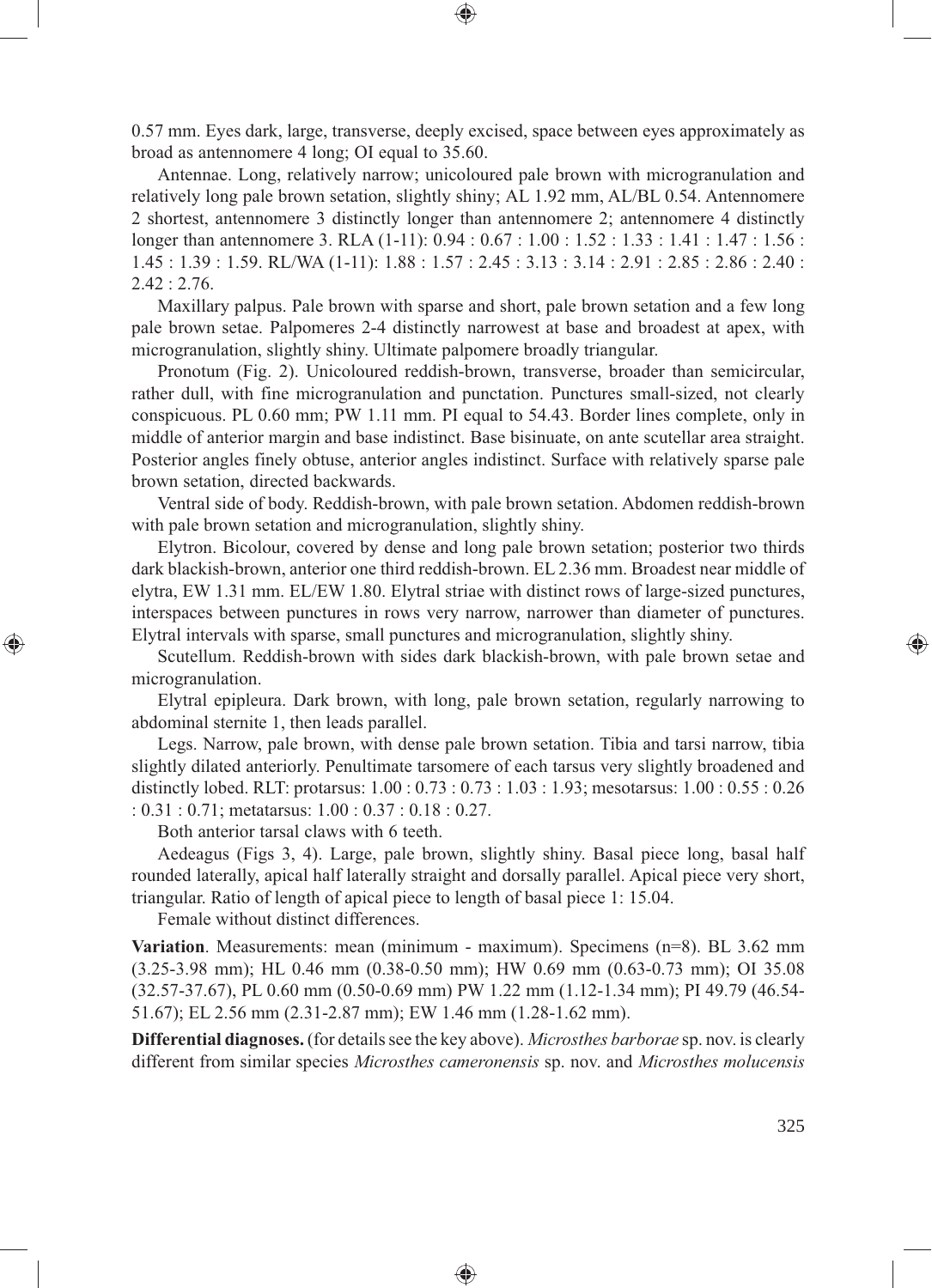sp. nov. mainly by elytra bicolour, while *M. cameronensis* sp. nov. and *M. molucensis* sp. nov. with elytra unicoloured; *M. barborae* sp. nov. clearly differs from the similar species *Microsthes bruggei* sp. nov., *Microsthes rolciki* sp. nov. and *Microsthes zizui* sp. nov. by posterior two thirds of elytra dark blackish-brown and anterior one third of elytra reddishbrown, while elytra of *Microsthes bruggei* sp. nov., *Microsthes rolciki* sp. nov. and *Microsthes zizui* sp. with spot near suture.

**Name derivation.** New species is dedicated to my daughter - after her first name Barbora. **Distribution.** Malaysia.

# *Microsthes bruggei* sp. nov. (Figs 5-8)

**Type locality.** Indonesia, Puntjak - Pass.

**Type material.** Holotype (♂): PUNTJAK - PAS / 22 - I -1950 / C.v.Nidek // Collectio / C. v. Nidek / Acq. 1969, (UNAN). Paratypes (12 spec.): same data as holotype, (UNAN, VNPC). The types are provided with a printed red label: "Microsthes bruggei sp. nov. HOLOTYPUS [resp. PARATYPUS] V. Novák det. 2010".

**Description of holotype.** Habitus as in Fig. 5, body longitudinally eliptical, egg-shaped, from pale brown to dark brown, with pale brown setation, slightly shiny, body length 4.78 mm. Widest near middle of elytra length; BL/EW 2.63.

Head (Fig. 6). Posterior part reddish-brown, anterior part paler, with long pale brown setation and microgranulation, punctation of posterior part distinct, punctures large and shallow, punctation of clypeus indistinct. HW 0.77 mm; HW/PW 0.50. HL (visible part) 0.63 mm. Eyes dark, large, transverse, deeply excised, space between eyes approximately as broad as antennomere 3 long; OI equal to 42.30.

⊕

Antennae. Long, AL 5.64 mm, AL/BL 0.85. Antennomeres relatively narrow, unicoloured pale brown with microgranulation, long pale brown setation and large, shallow punctures. Antennomere 2 shortest. RLA (1-11): 1.67 : 0.85 : 1.00 : 3.64 : 3.97 : 4.38 : 4.56 : 4.87 : 4.56 : 4.36 : 4.80. RL/WA (1-11): 2.32 : 0.95 : 1.15 : 3.08 : 3.63 : 2.90 : 3.12 : 3.67 : 3.92 : 3.91 : 5.14.

Maxillary palpus. Pale brown with sparse, pale brown setation and micrrogranulation, slightly shiny. Palpomeres 2-4 distinctly narrowest at base and broadest at apex. Ultimate palpomere broadly triangular.

Pronotum (Fig. 6). Semicircular, unicoloured reddish-brown, transverse, shiny, with fine microgranulation and long, pale brown setation. PL 0.85 mm; PW 1.55 mm. PI equal to 54.90. Border lines complete, only in middle of anterior margin indistinct. Base bisinuate, on ante scutellar area straight. Posterior angles finely sharp, anterior angles indistinct. Surface with large and shallow punctures.

Ventral side of body. Unicoloured brown, shiny with sparse, short, pale brown setation and punctation. Abdomen unicoloured brown with sparse, pale brown setation, microgranulation and rugosities, shiny.

Elytron. Brown, from suture up to third elytral interval distinctly paler, with long pale brown setation, slightly shiny. EL 3.30 mm. Broadest near middle, EW 1.82 mm. EL/EW

⊕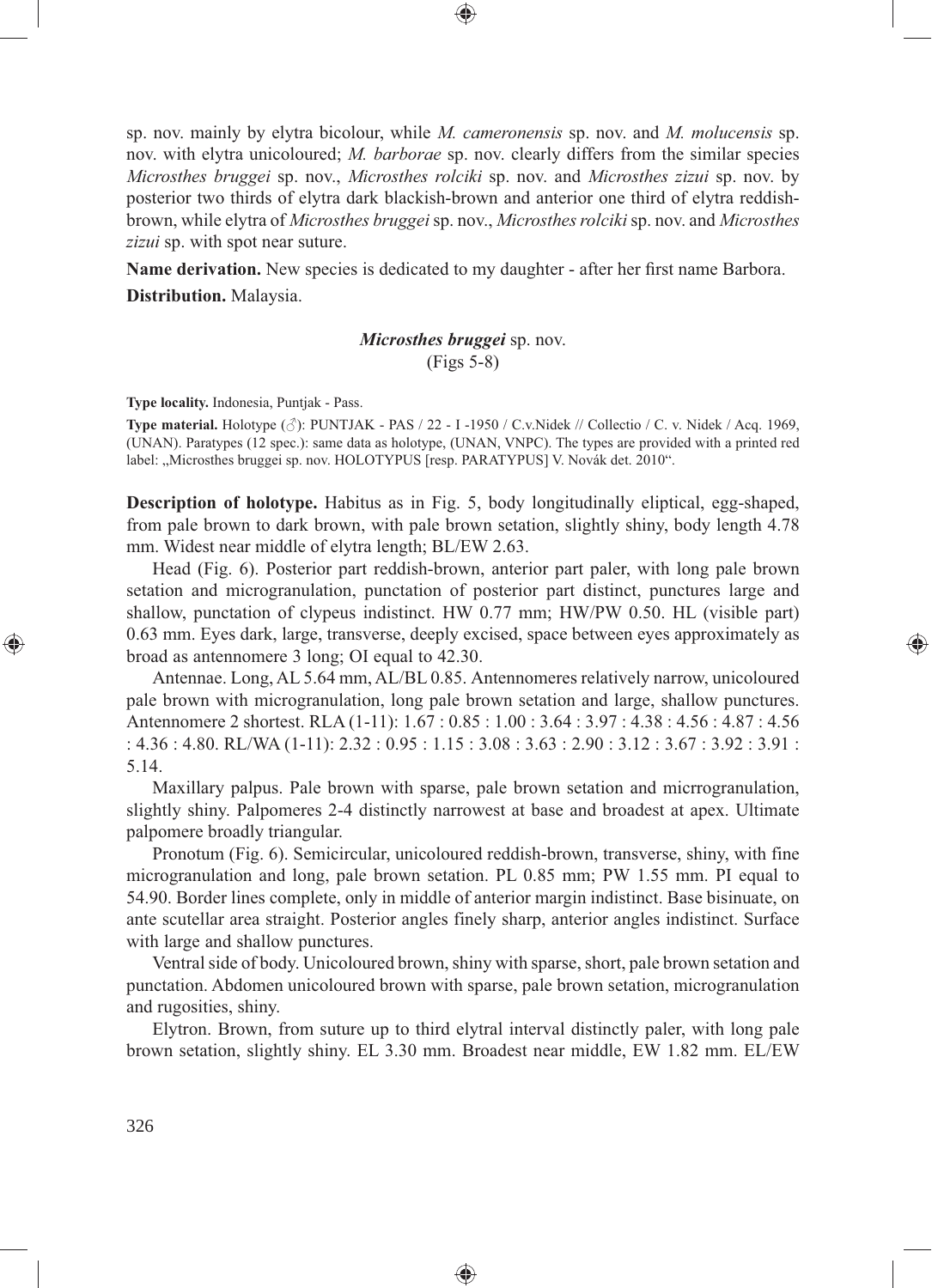1.81. Elytral striae with distinct rows of large punctures, interspaces between punctures in rows very narrow, narrower than diameter of punctures. Elytral intervals with small punctures and microgranulation.

⊕

Scutellum. Pale brown with darker margins, shiny.

Elytral epipleura. Brown as ventral side of body itself, shiny, with pale brown setation. Regularly narrowing to abdominal sternite 1, and then leads parallel to rounded apex again.

Legs. Unicoloured pale brown, with dense pale brown setation. Tibia and tarsi narrow, tibia slightly dilated anteriorly. Penultimate tarsomere of each tarsus distinctly lobed and only very finely broadened. RLT: protarsus:  $1.00 : 0.53 : 0.63 : 0.90 : 1.39$ ; mesotarsus: 1.00 : 0.45 : 0.30 : 0.37 : 0.76; metatarsus: 1.00 : 0.29 : 0.27 : 0.51.

Both anterior tarsal claws with 8 visible teeth.

Aedeagus (Figs 7, 8). Large, pale brown, slightly shiny. Basal piece long and narrow laterally, basal third laterally rounded, sides almost parallel dorsally. Apical piece very short, narrow, shortly triangular dorsally with distinct drop-shaped top laterally. Ratio of length of apical piece to length of basal piece 1: 9.75.

Female without distinct differences.

⊕

**Variation.** Measurements: mean (minimum - maximum). Specimens (n=13). BL 4.88 mm (4.21-5.23 mm); HL 0.52 mm (0.45-0.59 mm); HW 0.81 mm (0.74-0.86 mm); OI 39.40 (35.11-46.91), PL 0.88 mm (0.71-1.01 mm); PW 1.63 mm (1.42-1.77 mm); PI 54.49 (49.73- 58.80); EL 3.48 mm (3.17-3.70 mm); EW 1.96 mm (1.74-2.10 mm).

**Differential diagnoses.** (for details see the key above). *Microsthes bruggei* sp. nov. is clearly different from the similar species *Microsthes cameronensis* sp. nov. and *Microsthes molucensis* sp. nov. mainly by elytra bicolour; while *M. cameronensis* and *M. molucensis* 



Figs 5-8: *Microsthes bruggei* sp. nov.: 5- Habitus of male holotype; 6- Head and pronotum of male holotype; 7- Aedeagus, dorsal view; 8- Aedeagus, lateral view.

♠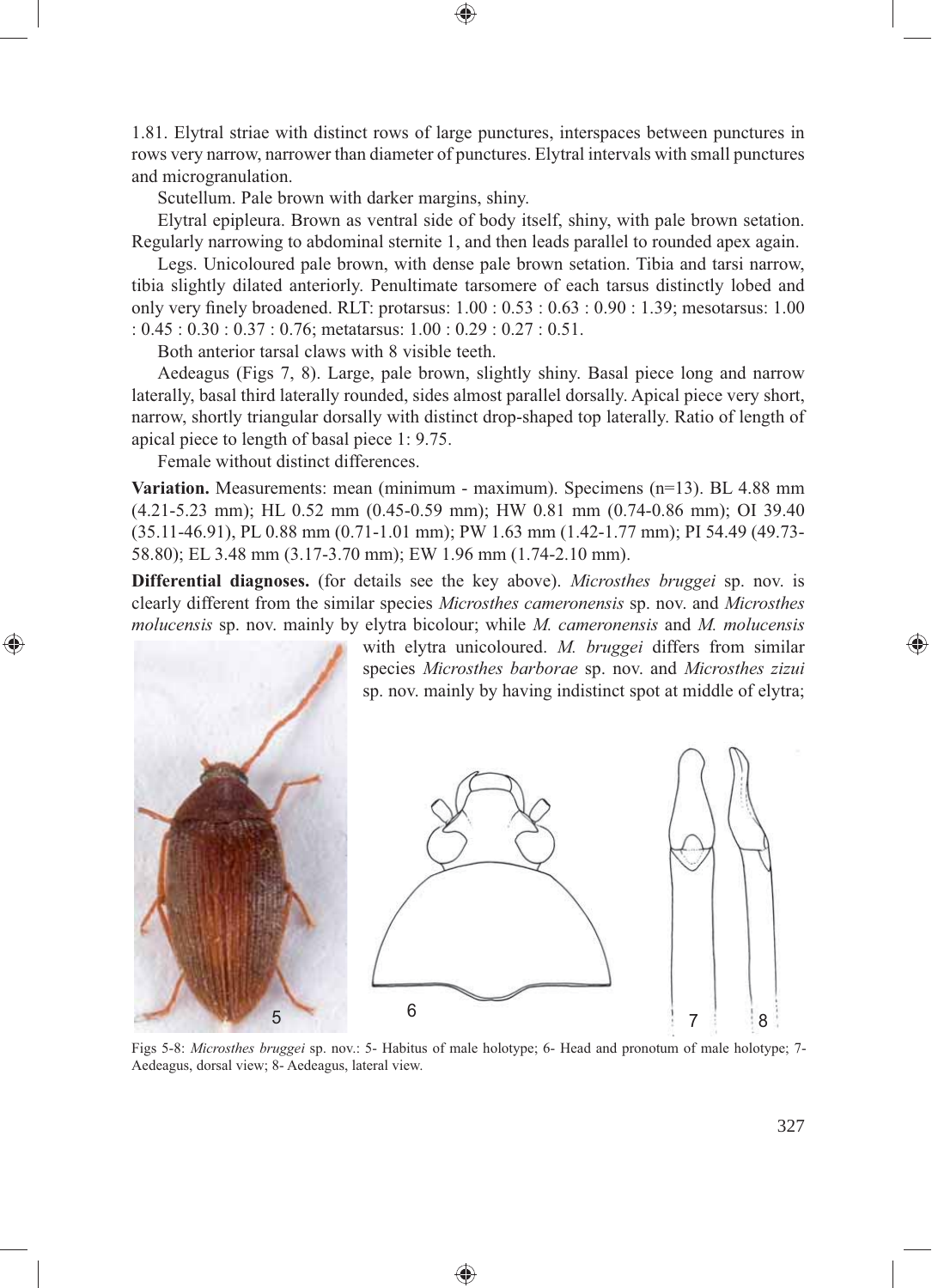while *M. barborae* is without spot and *M. zizui* with distinct spot at middle of elytra. *M. bruggei* is clearly different from similar species *Microsthes rolciki* sp. nov. by broader body and broader spot at middle of elytra and by space between eyes approximately as long as length of antennomere 3; while *M. rolciki* with narrower body and narrower spot at middle of elytra and space between eyes distinctly narrower than length of antennomere 3.

**Name derivation.** New species is dedicated to Ben Brugge (Amsterdam, Nederland), who loaned me a specimens of the new species*.* 

**Distribution.** Indonesia.

## *Microsthes cameronensis* sp. nov. (Figs 9-12)

**Type locality.** Malaysia, Pahang, Cameron Highlands, Tanah Rata.

**Type material.** Holotype (♂): MALAYSIA West, PAHANG / Cameron Highlands, / TANAH RATA, 3.-19.ii.2005 / P. Čechovský lgt. 1200-1500 m, (VNPC). Paratypes (5 spec.): same data as holotype, (VNPC); (1 spec.): MALAYSIA W Kelantan, / 60 km N of Tanah Rata / TANAH KERAJAAN, / 12.-30.iv.2007, 1000 m / Petr Čechovský lgt., (VNPC); (1 spec.): MALAYSIA W., PAHANG / 50 km N of Kuala Rompin / Endau Rompin Nat. P., 400 m, / G.Keriung (Kg. Tebu Hitam) / 9.-30.iv.2008, P. Čechovský lgt., (VNPC). The types are provided with a printed red label: "Microsthes cameronensis sp. nov. HOLOTYPUS [resp. PARATYPUS] V. Novák det. 2010".

**Description of holotype.** Habitus as in Fig. 9, longitudinally elliptical, egg-shaped, from pale brown to dark brown, sligtly shiny with pale brown setation, body length 3.83 mm. Widest near middle of elytra length; BL/EW 2.66.

Head (Fig. 10). Posterior part brown, with microgranulation and pale brown setation, rather dull, narrow interspaces between large and shallow punctures slightly shiny. Anterior part and clypeus paler than posterior part, with microgranulation, punctation indistinct, clypeus with only few short and sparse pale brown setae. HW 0.72 mm; HW/PW 0.58. HL (visible part) 0.56 mm. Eyes dark, large, transverse, deeply excised, space between eyes approximately as broad as antennomere 3 long and as broad as distance of eye; OI equal to 34.10.

⊕

Antennae. Long, AL 2.01 mm, AL/BL 0.53. Antennomeres 1-3 pale brown, shiny with microgranulation, antennomeres 4-11 brown, with long pale brown setation. Antennomere 2 shortest. RLA (1-11): 0.60 : 0.55 : 1.00 : 1.12 : 1.09 : 1.22 : 1.30 : 1.37 : 1.26 : 1.23 : 1.33. RL/WA (1-11): 1.58 : 1.67 : 2.83 : 2.30 : 2.54 : 2.78 : 2.74 : 2.61 : 2 .24 : 2.30 : 2.32.

Maxillary palpus. Unicoloured pale brown as colour as antennomeres 1-3, with sparse pale brown setation, fine microgranulation, slightly shiny. Palpomeres 2-4 distinctly narrowest at base and broadest at apex. Penultimate palpomere shortest, ultimate palpomere broadly triangular.

Pronotum (Fig. 10). Brown, transverse, broader than semicircular, with long, pale brown setation and microgranulation, rather dull. PL 0.62 mm; PW 1.24 mm. PI equal to 49.53. Border lines complete, only in middle of anterior margin indistinct. Base bisinuate, on ante scutellar area straight. Posterior angles rounded, rectangular, anterior angles indistinct. Surface with dense, relatively indistinct, very shallow, large-sized punctures.

♠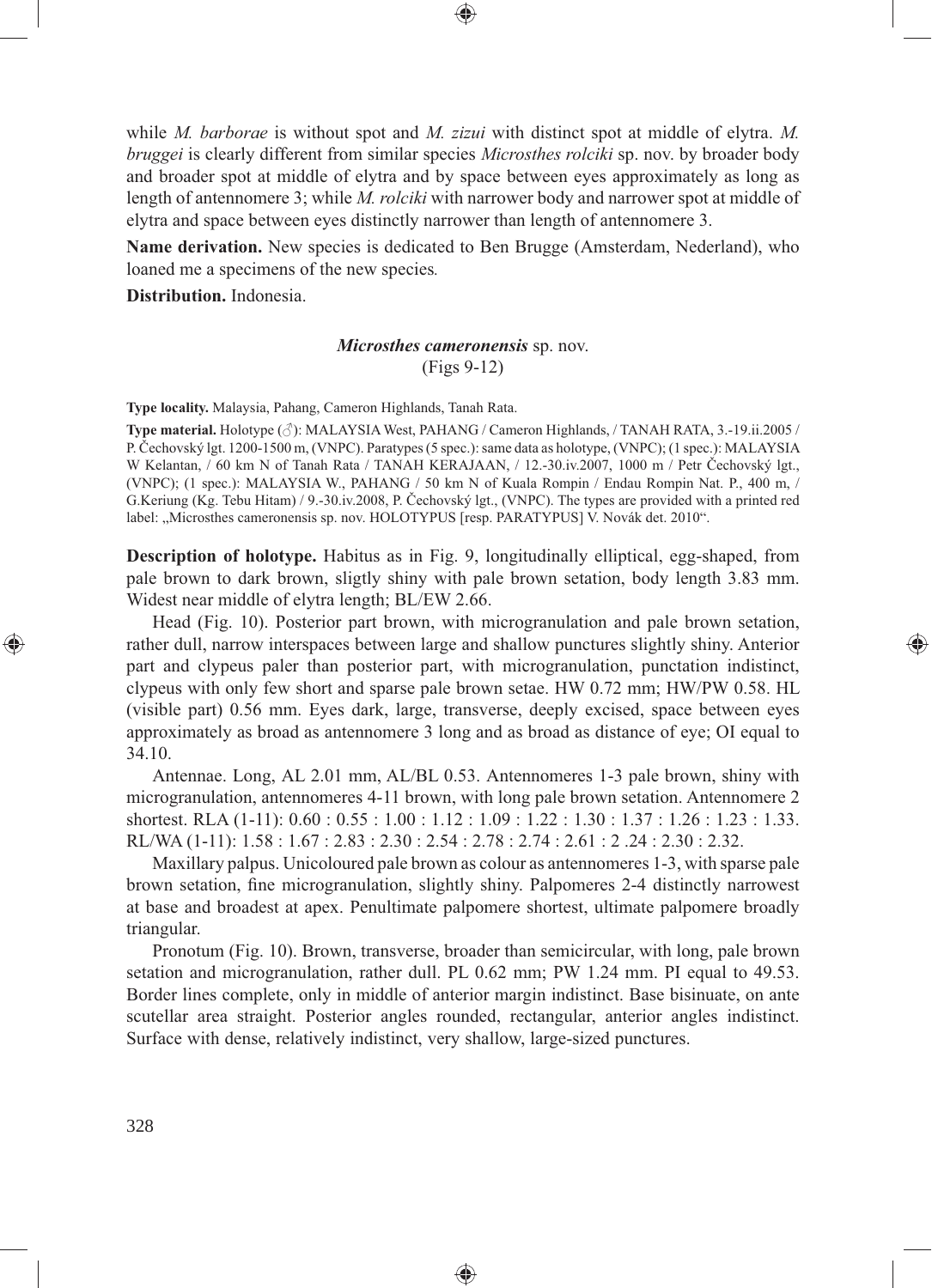



Figs 9-12: *Microsthes cameronensis* sp. nov.: 9- Habitus of male holotype; 10- Head and pronotum of male holotype; 11- Aedeagus, dorsal view; 12- Aedeagus, lateral view.

Ventral side of body. Brown with pale brown setation. Abdomen brown with sparse, pale brown setation and fine microgranulation, rather dull. Ultimate abdominal sternite with large pale brown spot in middle; on apical margin straight.

⊕

Elytron. Unicoloured brown, with long, pale brown setation, slightly shiny. EL 2.65 mm. Broadest near middle of elytra, EW 1.44 mm. EL/EW 1.84. Elytral striae with distinct rows of large-sized punctures, interspaces between punctures in rows narrow, narrower than diameter of punctures. Elytral intervals with small sporadic punctures, with microgranulation, slightly shiny.

Scutellum. Broadly triangular, brown, as colour as elytron itself, with long, pale brown setation.

Elytral epipleura. Brown as elytron itself, shiny, broad, regularly narrowing to abdominal sternite 1, then leads parallel. Posterior part with long, pale brown setation and one row of large punctures.

Legs. Pale brown, with short pale brown setation. Tibia and tarsi narrow, tibia slightly dilated anteriorly. Penultimate tarsomere of each tarsus very finaly broadened and distinctly lobed. RLT: protarsus: 1.00 : 0.49 : 0.53 : 0.85 : 1.59; mesotarsus: 1.00 : 0.39 : 0.18 : 0.27 : 0.73; metatarsus: 1.00 : 0.33 : 0.21 : 0.36.

Both anterior tarsal claws with 6 teeth.

9

Aedeagus (Figs 11, 12). Large, pale brown, slightly shiny. Basal piece long, basal fourth finely rounded laterally, then straight laterally and dorsally parallel. Apical piece very short, dorsally and laterally triangular with rounded top. Ratio of length of apical piece to length of basal piece 1: 13.34.

Female without distinct differences.

**Variation.** Measurements: mean (minimum - maximum). Specimens (n=8). BL 3.94 mm (3.74-4.18 mm); HL 0.51 mm (0.46-0.57 mm); HW 0.72 mm (0.68-0.75 mm); OI 36.40

♠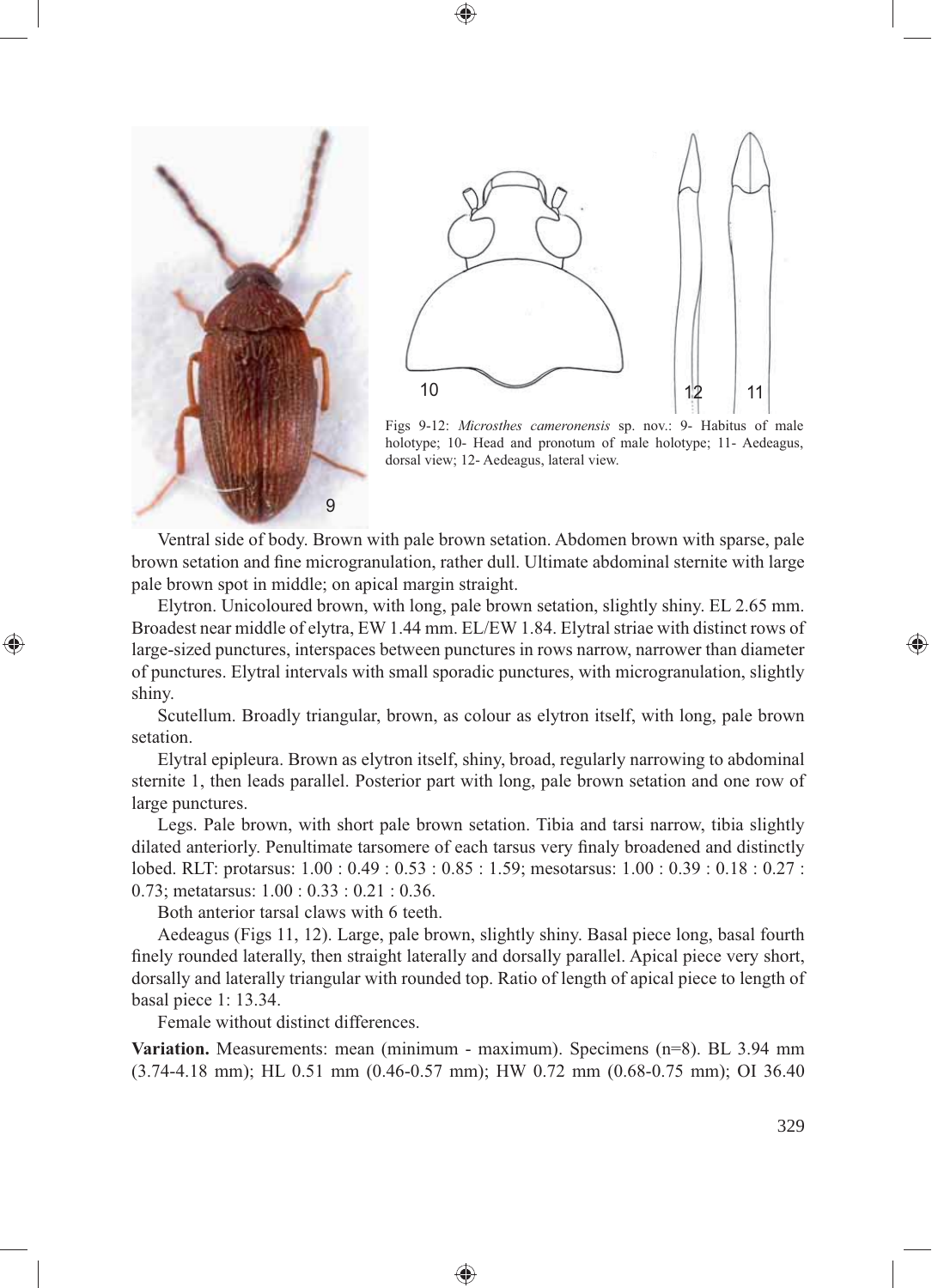(34.59-39.61), PL 0.67 mm (0.61-0.74 mm); PW 1.28 mm (1.24-1.34 mm); PI 52.24 (49.45- 55.61); EL 2.76 mm (2.62-2.89 mm); EW 1.55 mm (1.46-1.67 mm).

⊕

**Differential diagnoses.** (for details see the key above). *Microsthes cameronensis* sp. nov. is clearly different from similar species *Microsthes barborae* sp. nov., *Microsthes bruggei* sp. nov., *Microsthes rolciki* sp. nov. and *Microsthes zizui* sp. nov. mainly by unicoloured elytra; while *M. barborae, M. bruggei, M. rolciki* and *M. zizui* with elytra bicolour. *M. cameronensis*  differs from similar species *M. molucensis* sp. nov. mainly by ultimate antennomere, which is not longest and only 1.32 times longer than antennomere 3; while *M. molucensis* with ultimate antennomere distinctly longest and 1.62 times longer than antennomere 3.

**Name derivation.** Patronymic after the type locality Cameron Highlands.

**Distribution.** Malaysia.

## *Microsthes molucensis* sp. nov. (Figs 13-16)

**Type locality.** Indonesia, N-Molukken, Tolire lake, 0°50´03´´N, 127°18´31´´E.

**Type material.** Holotype  $(\text{A})$ : INDONESIA N-Molukken / Ternate N, Tolire lake,  $100m/0°50'03''N$ ,  $127°18'31''E$ / 29.I.2006 leg. A. Skale plantage, (NMEG); Paratypes (2 spec.): INDONESIA N-Molukken / Ternate N, Tolire lake / 100m 29.I.2005 / 0°50´03´´N, 127°18´31´´E / leg. A. Weigel plantage, (NMEG, VNPC); (1 spec.): INDONESIA, Halmahera / NW, 7 km S Jailolo / 200mNN, 27.I.2006 / 1°1´18´´N, 127°31´39´´E / leg. A. Weigel, (NMEG). The types are provided with a printed red label: "Microsthes molucensis sp. nov. HOLOTYPUS [resp. PARATYPUS] V. Novák det. 2010".

**Description of holotype.** Habitus as in Fig. 13, body small, longitudinally eliptical, eggshaped, from reddish-brown to dark brown, slightly shiny, with pale brown setation, body length 4.0 mm. Widest near middle of elytra length; BL/EW 2.80.

⊕

Head (Fig. 14). Posterior part dark reddish-brown, glabrous, with dense and shallow, large-sized punctures, space between punctures narrow, with microgranulation and pale brown setation, slightly shiny. Anterior part and clypeus pale reddish-brown with pale brown setation and microgranulation, punctures sparser, punctures of clypeus indistinct. HW 0.73 mm; HW/PW 0.61. HL (visible part) 0.58 mm. Eyes dark, large, transverse, deeply excised, space between eyes approximately as broad as antennomere 3 long; OI equal to 31.59.

Antennae. Long, narrow, with microgranulation, AL 2.38 mm, AL/BL 0.60. Antennomeres 1-4 pale reddish-brown, antennomeres 5-11 with anterior half dark reddish-brown. Antennomeres 1-3 slightly shiny with pale brown setation, antennomeres 4-11 rather dull with brown setation and distinct, sparse punctures. Antennomere 2 shortest. RLA  $(1-11)$ :  $0.77: 0.60: 1.00: 1.25: 1.29: 1.45: 1.38: 1.53: 1.28: 1.31: 1.62$ . RL/WA  $(1-11): 1.97:$ 1.93 : 2.81 : 3.27 : 2.56 : 3.00 : 3.82 : 2.83 : 2.36 : 2.43 : 3.44.

Maxillary palpus. Pale brown with pale brown setation. Palpomeres 2-4 distinctly narrowest at base and broadest at apex with microgranulation, slightly shiny. Ultimate palpomere longly triangular, axe-shaped.

Pronotum (Fig. 14). Semicircular, dark reddish-brown, transverse, rather dull, with microgranulation and pale brown setation. PL 0.70 mm; PW 1.27 mm. PI equal to 55.16. Border lines complete, distinct. Base bisinuate, on ante scutellar area straight. Posterior angles finely obtuse angled, anterior angles rounded, indistinct. Surface with relatively dense and coarse, middle-sized punctures.

◈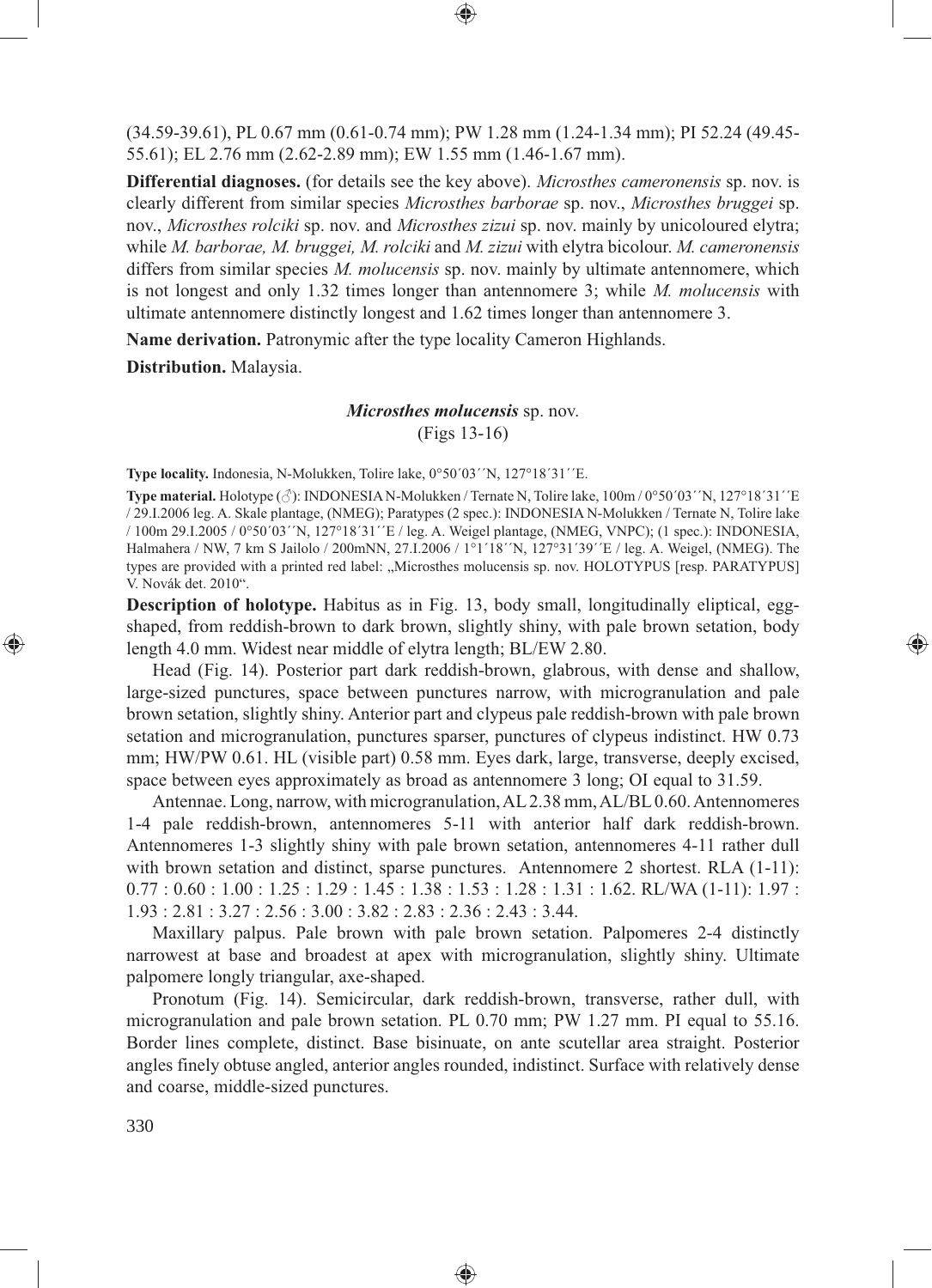Ventral side of body. Reddish-brown, shiny with punctation. Abdomen reddish-brown with sparse, pale brown setation, microgranulation and rugosities, rather dull. Ultimate and penultimate abdominal sternite finely darker, more shiny.

⊕

Elytron. Long, dark brown, slightly shiny, with pale brown setation and microgranulation, suture paler. EL 2.62 mm. Broadest near middle of elytral length, EW 1.43 mm. EL/EW 1.83. Elytral striae with distinct rows of large-sized punctures, interspaces between punctures in rows very narrow, narrower than diameter of punctures.

Scutellum. Broadly triangular, dark brown as elytron itself, slightly shiny, with microgranulation.

Elytral epipleura. Brown, shiny, broadest near base, narrowing to abdominal sternite 1, then leads parallel. Posterior half with row of distinct punctures and pale brown setation.

Legs. Narrow, pale reddish-brown, with long and dense pale reddish-brown setation, femora darker. Tibia and tarsi narrow, tibia slightly dilated anteriorly. Penultimate tarsomere of each tarsus only finely broadened and lobed. RLT: protarsus:  $1.00 : 0.59 : 0.43 : 0.98 : 1.45$ ; mesotarsus: 1.00 : 1.95 : 0.32 : 0.51 : 0.69; metatarsus: 1.00 : 0.31 : 0.23 : 0.35.

Both anterior tarsal claws with 7 visible teeth.

Aedeagus (Figs 15, 16). Large, pale brown, slightly shiny, with microgranulation. Basal piece long, one third of basal piece rounded laterally, then laterally straight and dorsally parallel. Apical piece very short, regularly triangular dorsally. Ratio of length of apical piece to length of basal piece 1: 10.76.

Female without distinct differences.

**Variation.** Measurements: mean (minimum - maximum). Specimens (n=4). BL 3.86 mm (3.62-4.00 mm); HL 0.53 mm (0.44-0.62 mm); HW 0.73 mm (0.70-0.77 mm); OI 32.46 (31.59-32.67), PL 0.69 mm (0.66-0.72 mm); PW 1.27 mm (1.23-1.33 mm); PI 54.59 (53.75- 55.56); EL 2.62 mm (2.50-2.72 mm); EW 1.44 mm (1.41-1.49 mm).

⊕



⊕

**Differential diagnoses.** (for details see the key above).



Figs 13-16: *Microsthes molucensis* sp. nov.: 13- Habitus of male holotype; 14- Head and pronotum of male holotype; 15- Aedeagus, dorsal view; 16- Aedeagus, lateral view.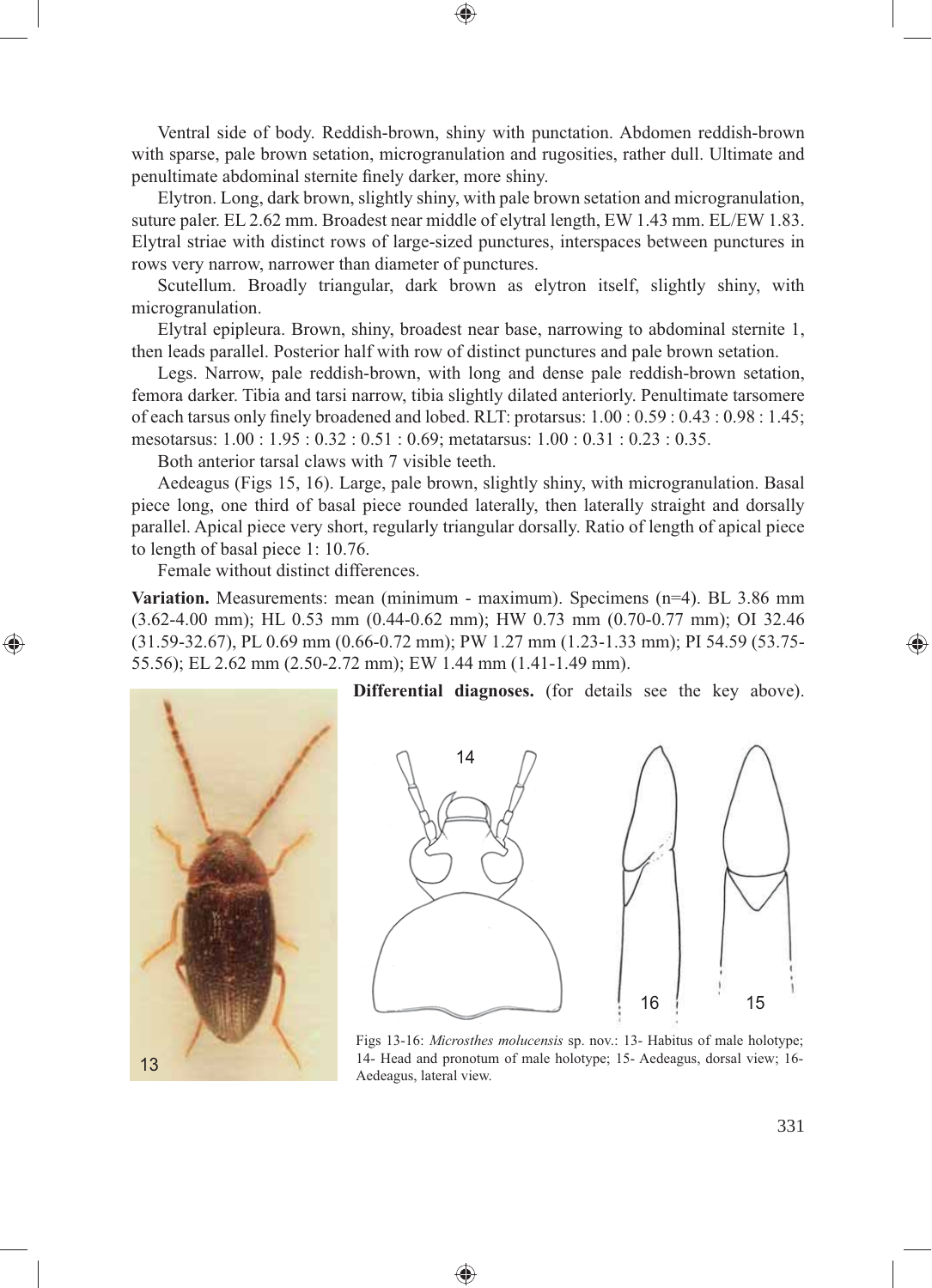*Microsthes molucensis* sp. nov. is clearly different from similar species *Microsthes barborae*  sp. nov., *Microsthes bruggei* sp. nov., *Microsthes rolciki* sp. nov. and *Microsthes zizui* sp. nov. mainly by elytra unicoloured; while *M. barborae, M. bruggei, M. rolciki* and *M. zizui*  with elytra bicolour. *M. molucensis* differs from similar species *M. cameronensis* mainly by ultimate antennomere distinctly longest and 1.62 times longer than antennomere 3; while ultimate palpomere of *M. cameronensis* not longest and only 1.32 times longer than antennomere 3.

**Name derivation.** Patronymic, after the type locality Molucca islands (Indonesia).

**Distribution.** Indonesia (Moluccas and Halmahera).

*Microsthes rolciki* sp. nov. (Figs 17-20)

**Type locality.** Malaysia, Pahang, Cameron Highlands.

**Type material.** Holotype (♂): MALAYSIA West, PAHANG / Cameron Highlands, TANAH / RATA, 3.ii-19. ii.2005 / P. Čechovský lgt. 1200-1500 m, (VNPC). Paratypes (14 spec.): same data as holotype, (VNPC); (7 spec.): MALAYSIA-W, Pahang, 30 km E of IPOH, 1 500 m, Cameron Highlands, TANAH RATA, 20.ii.-3.iii.1998, P. Čechovský leg., (DHBC, VNPC); (3 spec.): same data, but 14.-17.iii.1998, (DHBC, VNPC); (4 spec.): same data, but 22.-26.i.1999, (DHBC, VNPC); (1 spec.): same data, but 16.-18.iv.2000, (DHBC); (1 spec.): Malaysia NW, Cameron Highlands, Tana Rata, 16.-29.i.2006, P. Viktora lgt., (PVKC). The types are provided with a printed red label: "Microsthes rolciki sp. nov. HOLOTYPUS [resp. PARATYPUS] V. Novák det. 2010".

**Description of holotype.** Habitus as in Fig. 17, body longitudinally eliptical, egg-shaped, from reddish-brown to dark blackish-brown, shiny, with pale brown setation. Body length 4.56 mm. Widest near middle of elytra; BL/EW 2.99.

⊕

Head (Fig. 18). Reddish-brown, with microgranulation and sparse, pale brown setation and punctation, slightly shiny. Punctures small-sized, punctation of clypeus indistinct. HW 0.78 mm; HW/PW 0.55. HL (visible part) 0.54 mm. Eyes dark, large, transverse, deeply excised, space between eyes narrow, slightly narrower than length of antennomere 3; OI 32.84.

Antennae. Long, AL 2.60 mm, AL/BL 0.55. Antennomeres unicoloured pale reddishbrown with fine microgranulation and pale brown setation. Antennomeres 1-3 slightly shiny, antennomeres 4-11 rather dull; antennomeres 3-10 narrow, distinctly broadest at apex. Antennomere 2 shortest. RLA (1-11): 0.75 : 0.56 : 1.00 : 1.35 : 1.19 : 1.36 : 1.30 : 1.32 : 1.20 : 1.21 : 1.40. RL/WA (1-11): 2.09 : 1.88 : 3.35 : 3.16 : 2.90 : 3.18 : 3.24 : 2.85 : 2.86 : 2.94 : 3.16.

Maxillary palpus. Pale reddish-brown with pale brown setation. Palpomeres 2-4 distinctly narrowest at base and broadest at apex, with microgranulation, slightly shiny. Ultimate palpomere broadly triangular.

Pronotum (Fig. 18). Reddish-brown, transverse, with fine microgranulation, punctation and pale brown setation, slightly shiny. Punctures small-sized, dense and shallow. PL 0.80 mm; PW 1.40 mm. PI equal to 57.10. Border lines complete, base bisunuate, on ante-scutellar area rounded. Posterior angles finely rounded, rectangular, anterior angles indistinct, side margins rounded.

⊕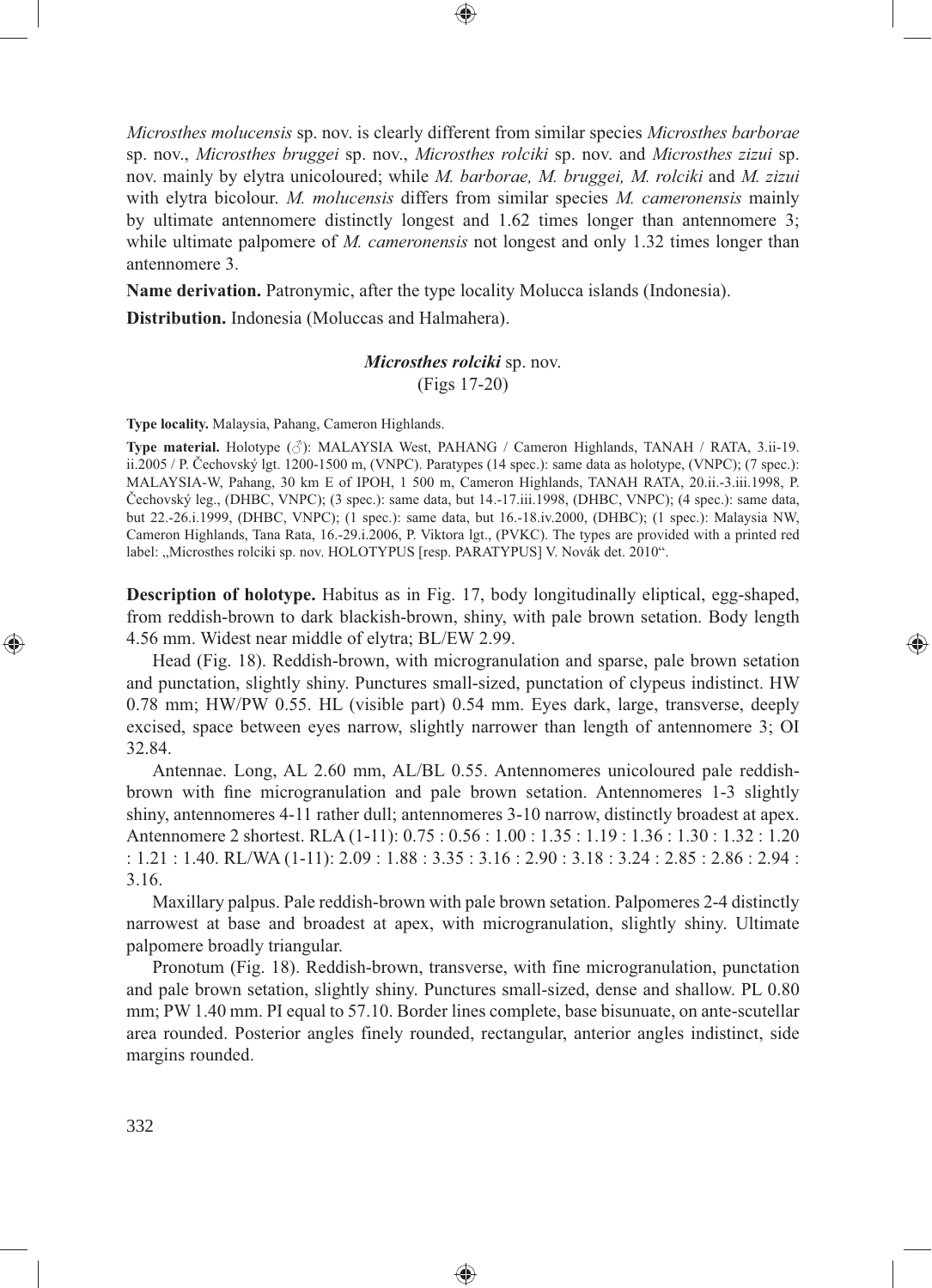



Figs 17-20: *Microsthes rolciki* sp. nov.: 17- Habitus of male holotype; 18- Head and pronotum of male holotype; 19- Aedeagus, dorsal view; 20- Aedeagus, lateral view.

Ventral side of body. Reddish-brown, with large punctures, shiny. Abdomen reddish-brown with sparse, pale brown setation and microgranulation, slightly shiny. Abdominal sternite 3 near sides and penultimate and ultimate

abdominal sternite distinctly darker.

⊕

Elytron. Dark blackish-brown, from suture up to elytral interval 2 reddish-brown, shiny, with pale brown setation. EL 3.22 mm. Broadest near middle of elytral length, EW 1.59 mm. EL/EW 2.03. Elytral striae with distinct rows of large punctures, interspaces between punctures in rows very narrow, narrower than diameter of punctures. Elytral intervals with small punctures and fine microgranulation, shiny.

Scutellum. Broadly triangular, reddish-brown, shiny.

Elytral epipleura. Well-developed, reddish-brown shiny, glabrous, with two rows of large punctures, regularly narrowing to metasternum, then leads parallel.

Legs. Unicoloured pale reddish-brown, with short and dense pale brown setation. Tibia and tarsi narrow, tibia slightly dilated anteriorly. Penultimate tarsomere of each tarsus slightly broadened and lobed. RLT: protarsus: 1.00 : 0.80 : 0.65 : 0.59 : 1.16; mesotarsus: 1.00 : 0.41 : 0.33 : 0.37 : 0.58; metatarsus: 1.00 : 0.30 : 0.20 : 0.41.

Both anterior tarsal claws with 9 visible teeth.

Aedeagus (Figs 19, 20). Large, pale brown. Basal fourth of basal piece finely rounded laterally, then laterally straight and almost parallel dorsally. Apical piece short, narrow, finely triangular with rounded top laterally. Ratio of length of apical piece to length of basal piece 1: 7.06.

Female without distinct differences.

**Variation.** Measurements: mean (minimum - maximum). Specimens (n=31). BL 4.43 mm (3.63-5.05 mm); HL 0.48 mm (0.43-0.54 mm); HW 0.75 mm (0.67-0.84 mm); OI 32.91

⊕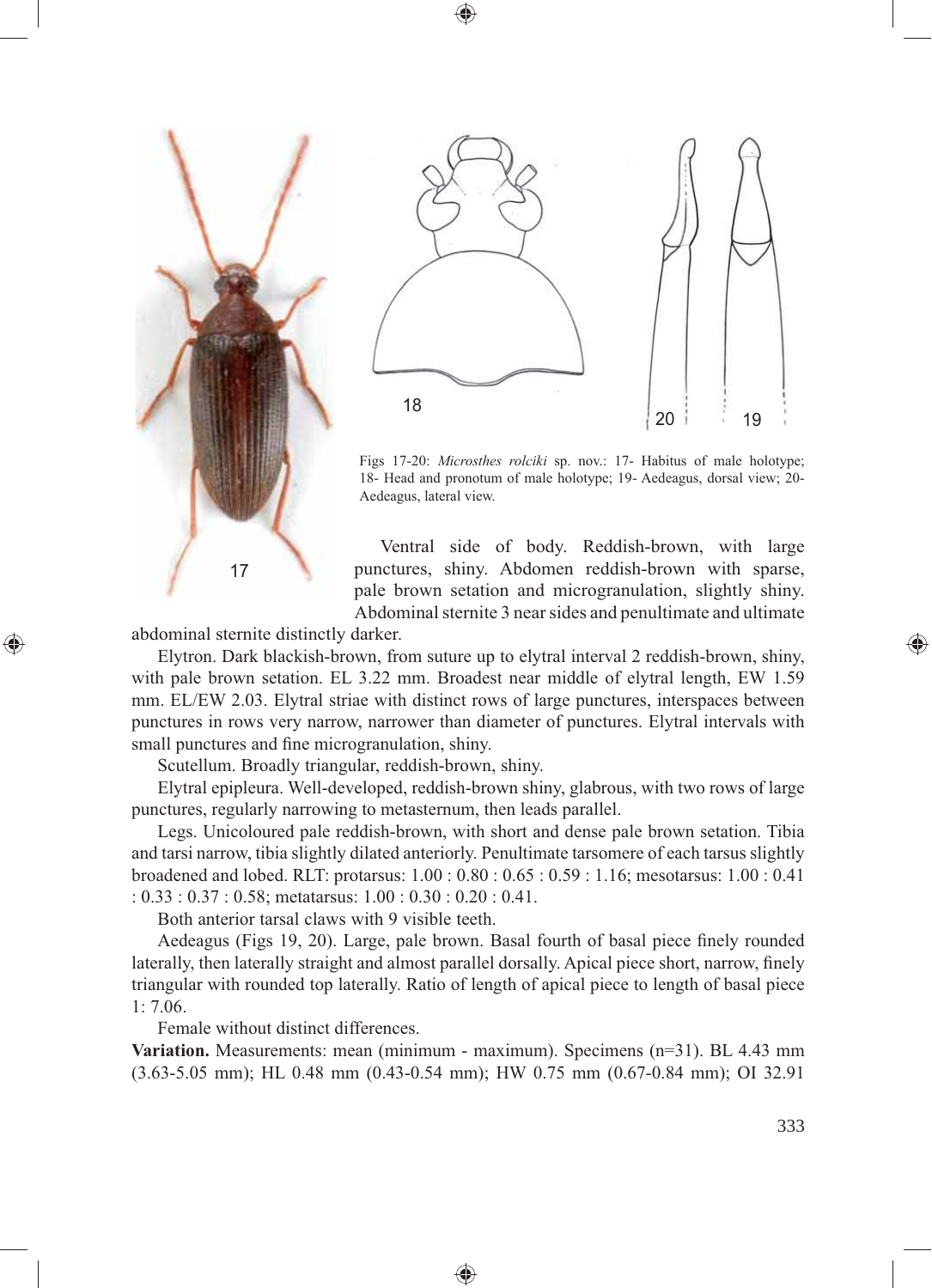(30.40-34.97), PL 0.78 mm (0.63-0.84 mm); PW 1.40 mm (1.12-1.63 mm); PI 55.89 (54.70- 57.10); EL 3.14 mm (2.54-3.70 mm); EW 1.63 mm (1.33-1.86 mm).

**Differential diagnoses.** (for details see the key above). *Microsthes rolciki* sp. nov. is clearly different from similar species *Microstehes cameronensis* sp. nov. and *Microsthes molucensis*  sp. nov. mainly by bicolour elytra; while *M. cameronensis* and *M. molucensis* have elytra unicoloured. *M. rolciki* differs from similar species *Microsthes barborae* sp. nov. mainly by elytra with spot at middle; while elytra of *M. barborae* are without spot at middle. *M. rolciki*  differs from similar species *Microsthes zizui* sp. nov. mainly by narrow indistinct spot at middle; while *M. zizui* with spot at middle distinct and broad. *M. rolciki* is clearly different from similar species *Microsthes bruggei* sp. nov. mainly by narrower body and space between eyes narrower than length of antennomere 3; while *M. bruggei* with broader body and space between eyes approximately as long as length of antennomere 3.

**Name derivation.** New species is dedicated to my friend Jakub Rolčík (Prague, Czech Republic).

**Distribution.** Malaysia.

# *Microsthes zizui* sp. nov. (Figs 21-24)

**Type locality.** Malaysia West, Pahang, Cameron Highlands, Tanah Rata.

**Type material.** Holotype (♂): MALAYSIA West, Pahang / Cameron Highlands, / TANAH RATA, 3.-19.ii.2005 / P. Čechovský lgt. 1200-1500 m, (VNPC); Paratypes (6 spec.): same data as holotype, (VNPC); (2 spec.): same data, but 1000-1500 m and 2.-9.iv.1997, (DHBC, VNPC); (2 spec.): MALYSIA W., Pahang / 30 km E of IPOH, 1500 m / Cameron Highlands / TANAH RATA; 7.-9.i.1999 / P. Čechovský leg., (DHBC, VNPC); (1 spec.): same data, but 14.-17.iii.1998. (DHBC); (1 spec.): same data, but 4.-13.iii.1998, (DHBC); (1 spec.): same data, but 21.-24.iv.2001, (DHBC); (11 spec.): MALAYSIA-W, Perak, 25 km NE of IPOH, 2100m, Banjaran Titi Wangsa mts., KORBU mt., 4.-13.iii.1998, P. Čechovský leg., (DHBC, VNPC); (4 spec.): same data, but 1200 m and 1.-15.iv.2000, (DHBC, VNPC); (2 spec.): MALAYSIA W Kelantan / 60 km N of Tanah Rata / TANAH KERAJAAN / 12.-30.iv.2007, 1000 m / Petr Čechovský lgt., (VNPC). The types are provided with a printed red label: "Microsthes zizui sp. nov. HOLOTYPUS [resp. PARATYPUS] V. Novák det. 2010".

⊕

**Description of holotype.** Habitus as in Fig. 21, body longitudinally eliptical, egg-shaped, from pale reddish-brown to dark blackish-brown, slightly shiny, with pale brown setation, body length 4.38 mm. Widest near middle of elytra length; BL/EW 2.69.

Head (Fig. 22). Reddish-brown, with microgranulation and pale brown setation, slightly shiny. Punctation shallow, punctures small-sized. HW 0.77 mm; HW/PW 0.55. HL (visible part) 0.61 mm. Eyes dark, large, transverse, deeply excised, space between eyes approximately as broad as antennomere 1 long; OI 29.18.

Antennae. Long, AL 2.54 mm, AL/BL 0.58. Antennomeres unicoloured pale reddish-brown with microgranulation and pale reddish-brown setation. Antennomeres 1-3 slightly shiny, antennomeres 4-11 rather dull; antennomeres 3-10 with distinct punctation. Antennomere 2 shortest, RLA (1-11): 0.84 : 0.51 : 1.00 : 1.39 : 1.28 : 1.27 : 1.30 : 1.31 : 1.19 : 1.10 : 3.46. RL/WA (1-11): 2.21 : 1.69 : 2.88 : 3.81 : 3.58 : 3.40 : 3.47 : 3.33 : 3.14 : 2.68 : 3.17.

⊕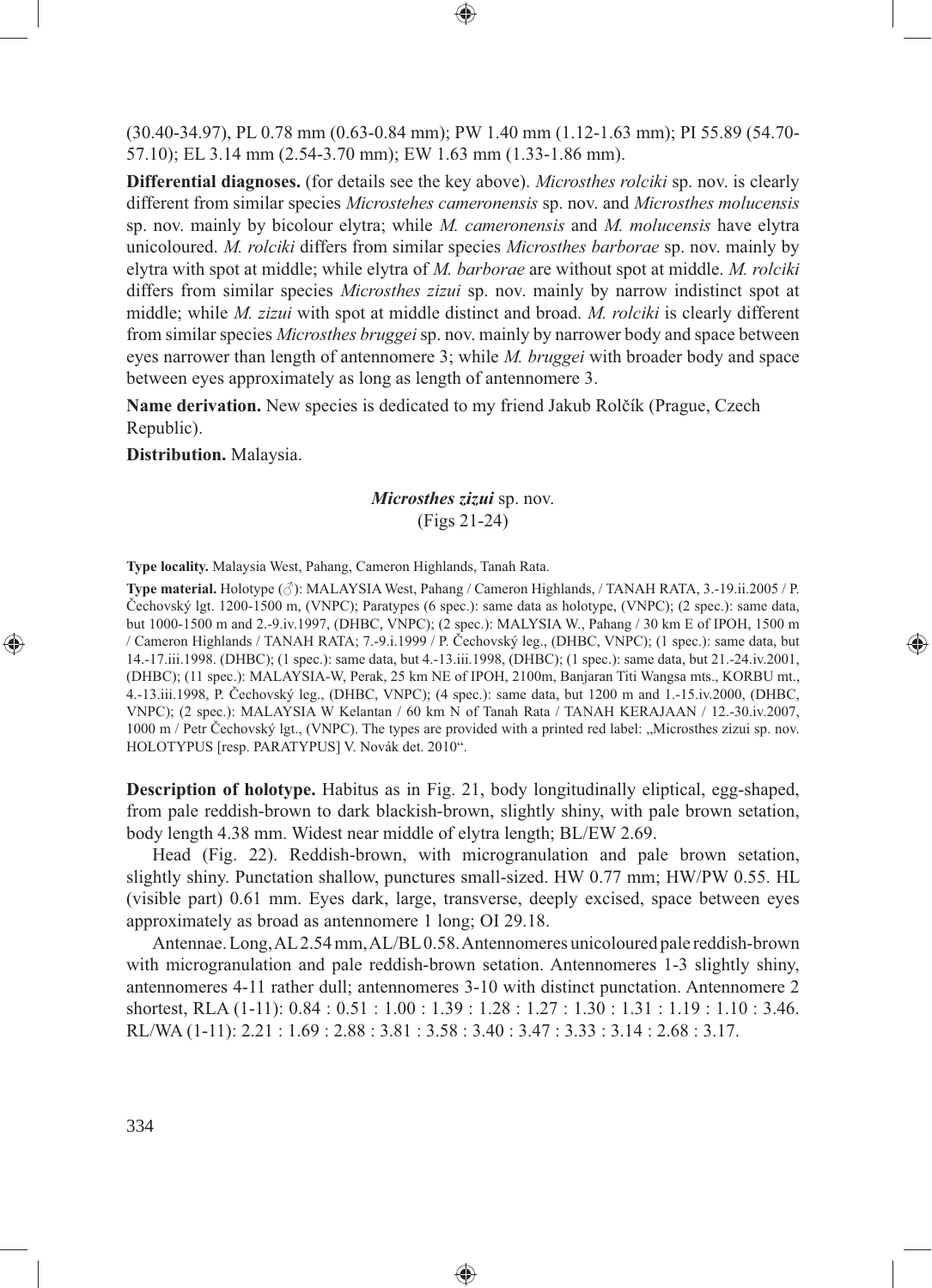

⊕



Figs 21-24: *Microsthes zizui* sp. nov.: 21- Habitus of male Holotype; 22- Head and pronotum of male holotype; 23- Aedeagus, dorsal view; 24- Aedeagus, lateral view.

Maxillary palpus. Pale reddish-brown with sparse, pale reddish-brown setation and microgranulation, slightly shiny. Palpomeres 2-4 distinctly narrowest at base and broadest at apex. Ultimate palpomere broadly triangular.

Pronotum (Fig. 22). Reddish-brown, transverse, slightly shiny, with fine microgranulation and long pale brown setation, posterior margin darker. PL 0.68 mm; PW 1.40 mm. PI equal to 48.62. Border lines complete, only at middle of anterior margin and at base margin indistinct. Base bisinuate, on ante scutellar area straight. Posterior angles rectangular, anterior angles rounded, indistinct. Surface with dense, small-sized punctures.

Ventral side of body. Reddish-brown, slightly shiny with large punctures. Abdomen pale reddish-brown with sparse, pale brown setation and microgranulation, slightly shiny. Ultimate abdominal sternite dark brown, abdominal sternite 3 and penultimate abdominal sternite dark brown near sides.

Elytron. Long, bicolour, dark blackish-brown with reddish-brown spot broadened to fourth elytral interval, slightly shiny, with microgranulation and long, pale brown setation, broadest at middle of length. EL 3.09 mm, EW 1.63 mm. EL/EW 1.90. Elytral striae with distinct rows of large-sized punctures, interspaces between punctures in rows very narrow, narrower than diameter of punctures. Elytral intervals with very small sporadic punctures, with microgranulation, slightly shiny.

Scutellum. Pale reddish-brown, triangular, with microgranulation.

Elytral epipleura. Reddish-brown, slightly shiny, with pale brown setation and one row of punctures, broadest near base, narrowing to abdominal sternite 1.

Legs. Pale reddish-brown, with dense pale brown setation. Tibia and tarsi narrow, tibia slightly dilated anteriorly. Penultimate tarsomere of each tarsus finely broadened and lobed. RLT: protarsus: 1.00 : 0.80 : 0.63 : 0.76 : 1.66; mesotarsus: 1.00 : 0.41 : 0.29 : 0.33 : 0.53; metatarsus: 1.00 : 0.35 : 0.13 : 0.67.

♠